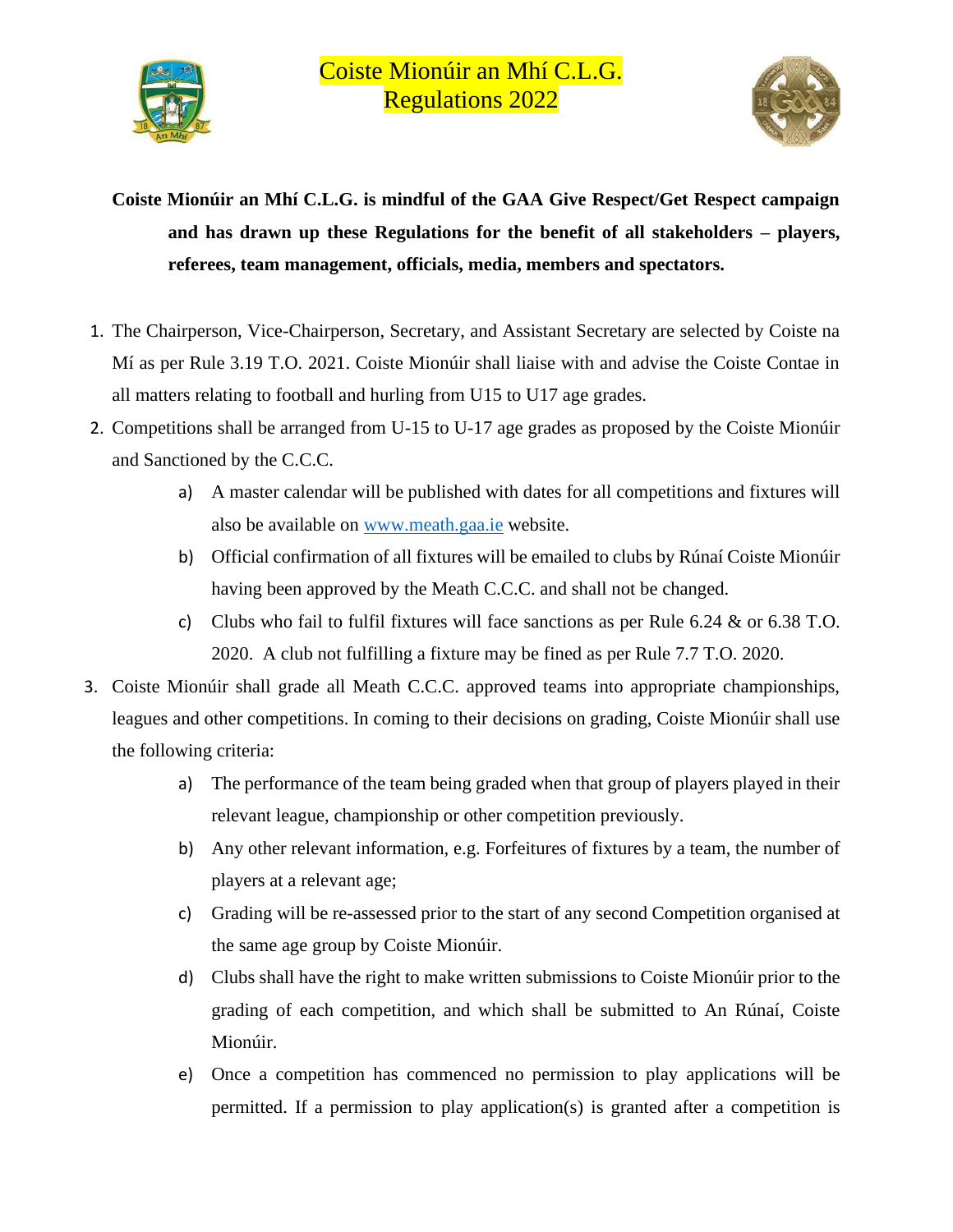



graded, then Coiste Mionúir shall consider this and move the team up at least one division up.

- 4. Clubs, Players, Referees, and Administrators are all striving for a consistent schedule of fixtures. Change requests for fixtures will only be considered if
	- a) Request to Rúnaí Coiste Mionúir is emailed by both clubs at least 7 days before fixture with a solid justification.
	- b) Both clubs have agreed a revised date and time that does not clash or interfere with any other fixtures.
	- c) The clubs have confirmed that the assigned referee is available for the revised fixture being requested.
	- d) If the altered fixture fails to materialise as agreed, then the Meath C.C.C. will decide to whom the match/points will be awarded to.
- 5. Teams must play their league and tournament fixtures when fixed by Coiste Mionúir regardless of the unavailability of players any grade of Inter-County competitions, Higher Education competitions, or Post-Primary competitions.
- 6. Unless provided for under competition specific rules, a club fielding two teams at any age level shall provide in writing their top fifteen players who shall be ineligible to play for the second team – the list should include players name, GAA ID and DOB. The list of fifteen names must be submitted to An Rúnaí Coiste Mionúir at least two weeks prior to the commencement of the competition.
- 7. A team not fulfilling a fixture may continue in the league. A team not fulfilling a second fixture will be removed from the league and may be fined  $\epsilon$ 200. A team failing to give 24 hours clear notice, in writing, of its intention not to fulfil a game shall be liable to a minimum  $\epsilon$ 50 fine and forfeiture of the game.
- 8. For all Minor Football and Hurling Championship Divisions, players may not play for a clubs second team once they have played for their clubs first team.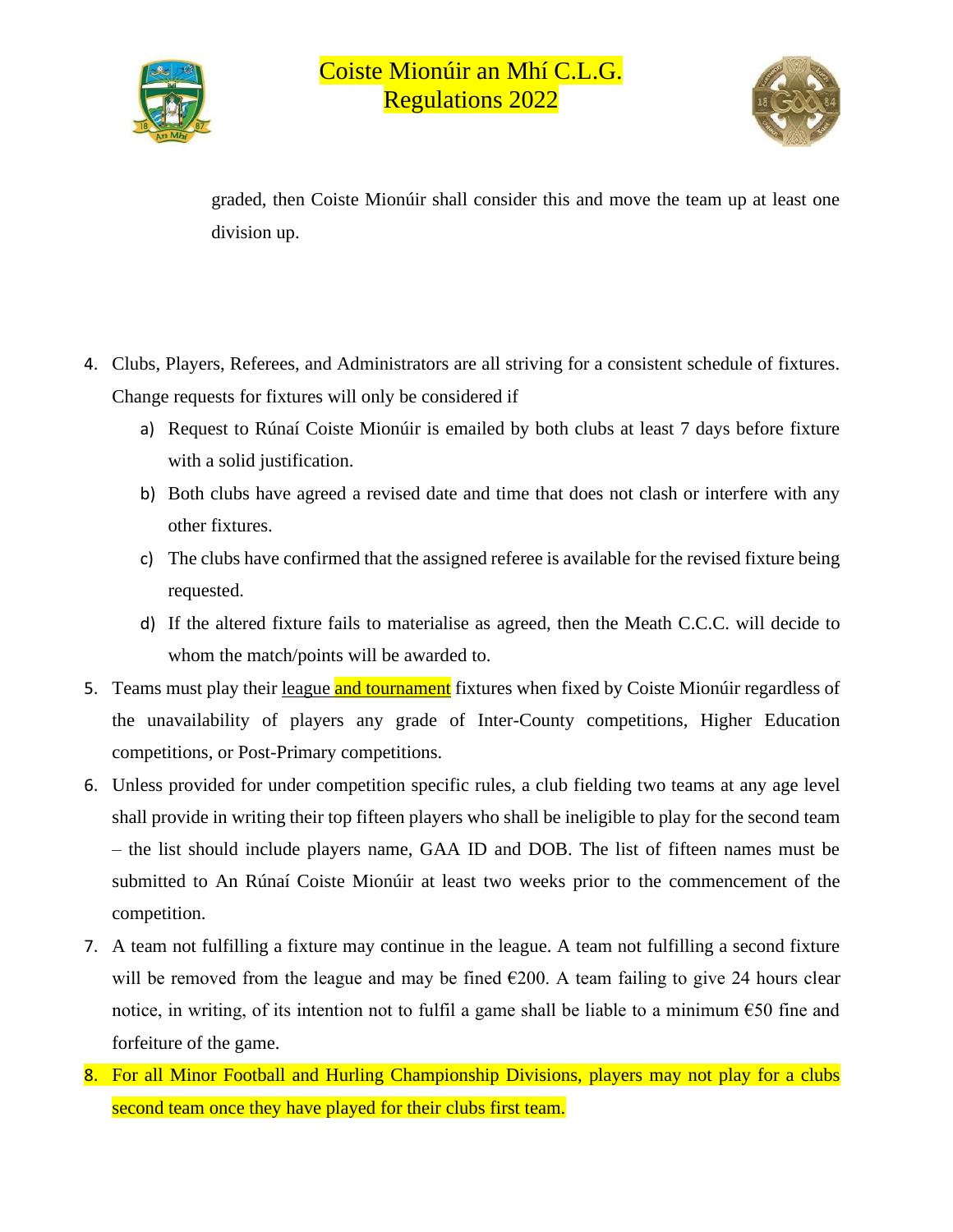



- 9. Coiste Mionúir fixtures may be fixed to be played under lights and/or on all weather/astro-turf surfaces.
- 10. Minor Football and Hurling Championship, in preliminary rounds (if necessary) and quarter finals, the team drawn 1st has home advantage. Semi-Finals may be played at either home or neutral venues as determined by Coiste Mionúir. Finals to be played at neutral venues.
- 11. If a club that has "home advantage" is unable to host the match, home advantage will transfer to the opposition.
- 12. All Minor (U-17) competitions shall be suspended at least ten days before the commencement of, and for the full duration of the Junior and Leaving Certificate examinations.
- 13. All Coiste Mionúir leagues and championships are 15-a-side at all divisions. All games except Division 1 Minor Hurling & Football championships can be played with reduced numbers if one or both teams do not have 15 players subject to the following:
	- a) The team list including the full panel of players must be provided to the referee prior to the commencement of the game.
	- b) Playing numbers are determined by the team with the lowest number of players who must start all players as listed in a) above (ie no subs) and a minimum of 11 players.
	- c) Opposition must match playing numbers down to the minimum if players leave the field through injury but should not match numbers for players leaving the field for disciplinary reasons.
- 14. Unlimited substitutions shall be allowed during all Competitions organised by Coiste Mionúir except in the Division 1 Minor Football and Hurling Championships where per rule 2.4, T.O. 2020, Part 2 must be adhered to.
- **15.** All teams and officials must adhere to the Meath CCC match day regulations, and with directions of stewards or Coiste Mionuir officials. Reported breaches will be dealt with by the CCC. In particular, the Bainisteoir must wear an appropriate bib and stay in their designated area – and all other officials and subs must remain in the dugout.
- 16. If a game in a knockout Club competition at under-age, up to and including Minor, ends in a draw, two periods of extra-time of ten minutes shall be played. Exception – Extra time is not mandatory in the first game of Div. 1 Minor Championship Finals. - **Rule 3.6, T.O. 2020, Part 2 ii)** In extra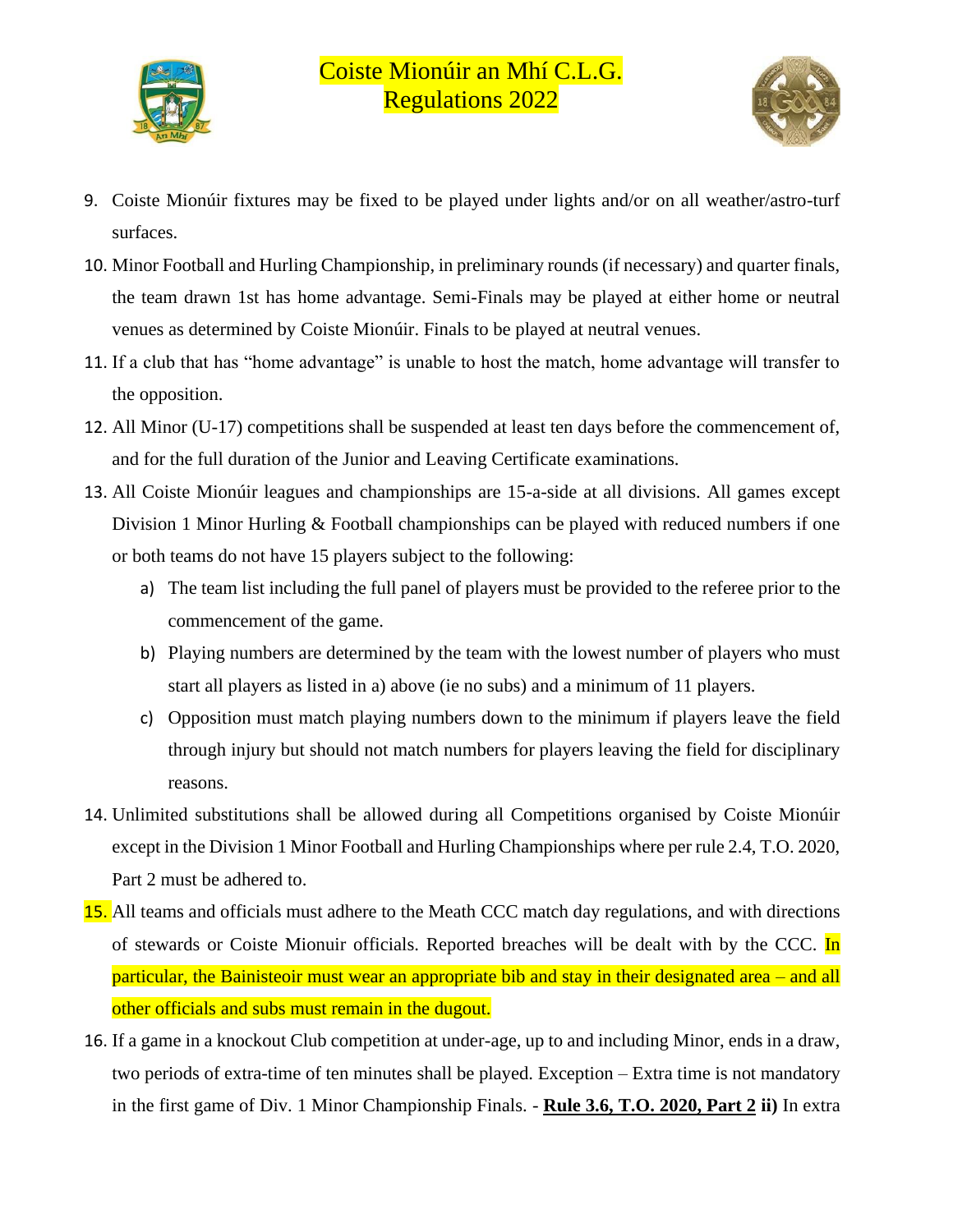



time, an interval not exceeding five minutes shall be allowed at half time, during which teams shall remain on the field of play. - **Rule 3.7, T.O. 2020, Part 2.**

- 17. In the event of a clash of colours both teams shall change to alternative colours. Clubs must check in advance their opponent's colours.
- 18. Referees for all competitions under the control of Coiste Mionúir shall be appointed by Coiste Mionúir an Mhí.
- Referees Expenses shall be split between teams playing on the day. Each club is to responsible for paying the Referee directly before the game starts. Any team that refusing to pay Referees' expenses will be fined minimum  $\epsilon$ 200 plus the travel expenses that were initially not paid. Any team that does not fulfil their fixture will be liable for the payment of the referee for that fixture plus the  $\epsilon$ 50 minimum fine.
- For 2021 the referee expenses are 20 euro per team.
- All referees must submit their Referee's Reports to the Meath C.C.C. within 3 days of the fixture and must inform Rúnaí Coiste Mionúir of the result of the game within 24 hours of the fixture.
- 19. Clubs are responsible for registering all players as per Rule 2.3 T.O. 2020. The age limits for Coiste Mionúir competitions shall be as per Rule 6.17 T.O. 2020. All Transfers & Permission to Play will be in accordance with Bye Law.
- 20. When teams finish with equal points for the Qualification for the Concluding stages of leagues or round robin stages of championships the ranking order shall be decided by the following means and in the specified order.
- a) fewest number of games conceded
- b) higher number of points from the games played between the teams in question
- c) higher score difference from the games played between the teams in question
- d) higher total score from the games played between the teams in question
- e) repeat b,c, and d for any teams remaining with level ranking order
- f) playoff
- 21. Selection of teams participating in Minor Football Championships shall be confined to players from not more than two parishes other than as stated below.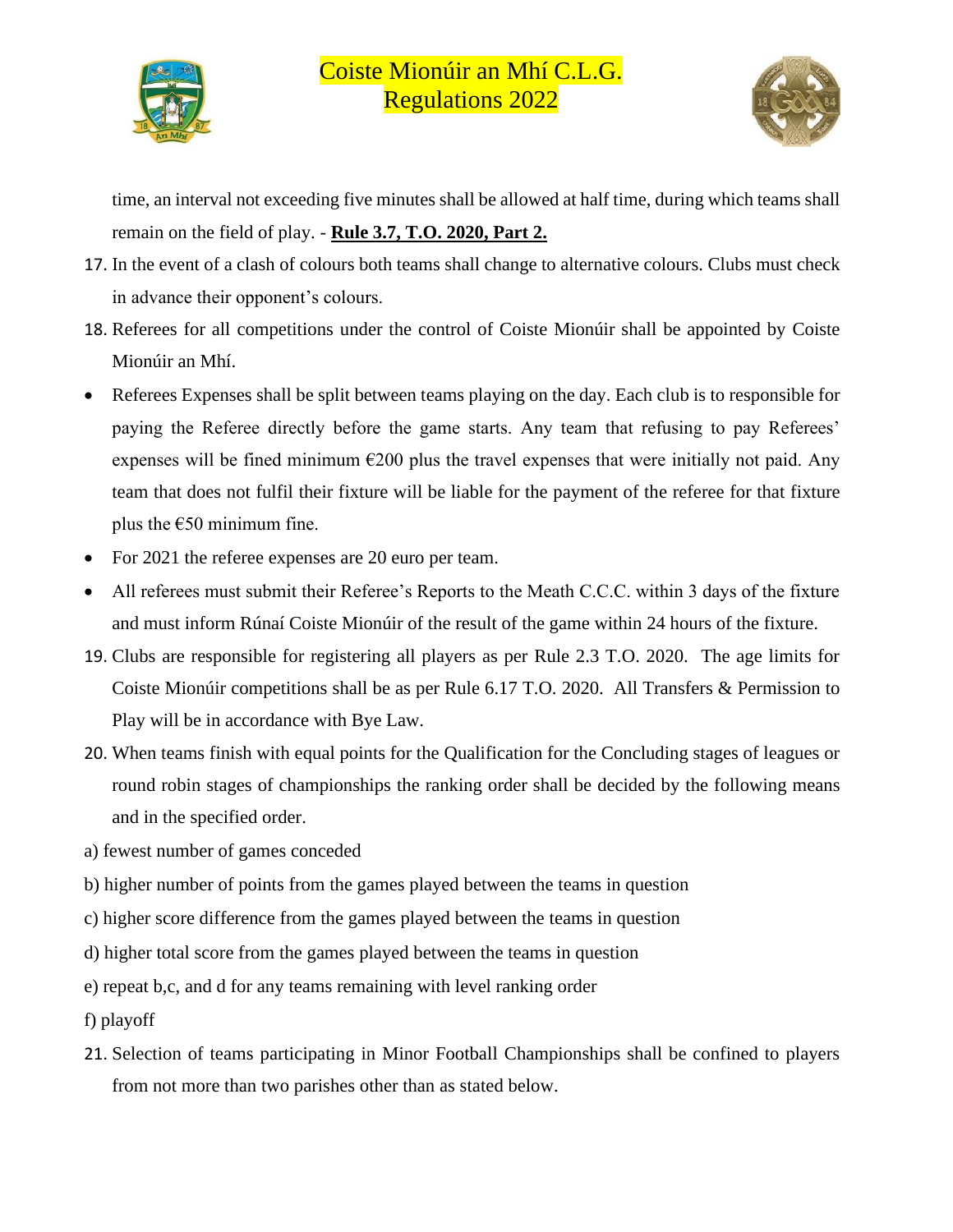



- 22. Addenda to Parish Rule:
- a) For all Coiste Mionúir competitions the parishes of Ardcath and Curraha shall be regarded as one parish and shall combine under the name of St. Vincent's/Curraha. The Parishes of Castletown and Lobinstown shall combine under the name of Killary Emmets and be regarded as one Parish.
- b) Players from the portion of Kingscourt Parish in county Meath shall be eligible to play with either Kilmainhamwood, Nobber or Drumconrath/Meath Hill at Coiste Mionúir level. The Club a player first plays with shall be deemed to be his parish club.
- c) Players from the portion of Collon Parish in county Meath shall be eligible to play with Rathkenny at Coiste Mionúir level.
- d) The Parish of Donore and Rosnaree plus that part of Ballsgrove Parish in Drogheda which is southwest of Matthew's Lane and Marley's Lane shall be recognised as one parish for G.A.A. purposes in Meath.
- e) The Parish of Laytown-Mornington, together with the part of St. Mary's Parish, Drogheda, which lies in county Meath, plus the area in St. Mary's Parish, Drogheda which was ceded by Louth County Committee C.L.G., to Meath County Committee C.L.G. as sanctioned in Leinster Council Agreement of 1979, shall be recognised as one Parish unit for G.A.A. purposes in Meath C.L.G., as and from Sunday 7th September 1986.
- f) Players from the portion of Mount Nugent Parish in county Meath (Ballinacree) and from the Moylagh Club along with players from the Ballinlough Parish (including the players from the Clonmellon Parish in Co. Meath) shall be eligible to play with St. Oliver's at Coiste Mionúir level.
- g) For all Coiste Mionúir football competitions, the Parishes of Ballivor and Kildalkey shall be regarded as one parish.
- 23. Coiste Mionúir shall have responsibility for intercounty Minor Football and Hurling teams that shall represent Meath. Coiste Mionúir may appoint a suitable person to liaise between each County squad and Coiste Mionúir – subject to ratification by the Coiste Bainistí.
- 24. Within 1 calendar month after the conclusion of each competition the Rúnaí Coiste Mionúir or person in control of competition results must send all results to Rúnaí Coiste Contae and Cathaoirleach Coiste Mionúir. Also, any member of Coiste Mionúir committee who makes a